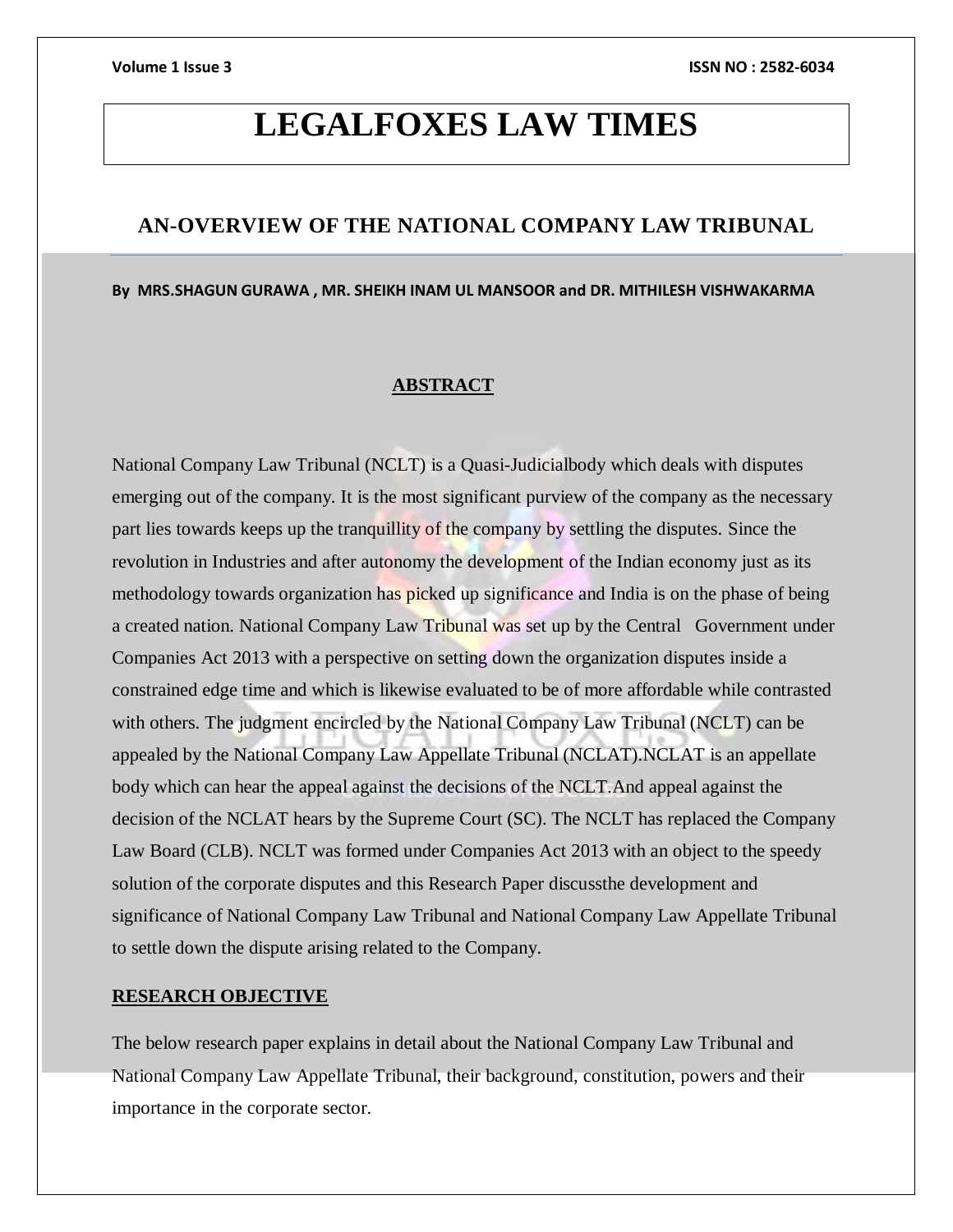### **RESEARCH QUESTIONS**

The following are the research questions that can be framed:

- 1. What is the background and object to establish the National Company Law Tribunal and National Company Law Appellate Tribunal?
- 2. What is the constitution of NCLT and NCLAT?
- 3. What are the powers of the NCLT and NCLAT?
- 4. What is the importance of NCLT and NCLAT?

### **RESEARCH METHODOLOGY**

The research done in this research paper is entirely Doctrinal. The author has used the secondary data, like the articles, act, interviews, Act, discussions and debate. Only the necessary information is being taken from the sources.

# **INTRODUCTION**

NCLT was constituted on first June 2016 by the central government under section 408 of the Companies Act 2013.NCLT had begun its working in the month of June in Delhi and was extended in metro urban communities till July. The first suit was initiated in Mumbai and thus NCLT was started.

In 1988, the law commission displayed the  $124<sup>th</sup>$  report that explains that there is a need to establish an autonomous tribunal for speedy resolution of cases and reduce the burden of cases on the courts. Now the need for establishing of the tribunal is considered very important and in light of which National Green Tribunal was constituted for managing the instances of the condition and Central administrative tribunal was constituted to manage the administrative matters. Further through Companies Amendment Act 2015 assembly constituted a particular tribunal for managing and solving of corporate cases. The NCLT has pulled the attention of the general public as the people describe their personal views on this and many other author's research describes that NCLT is very important and beneficial for people seeking justice. The procedure for solving a dispute is easier and speedy compared to the other tribunals. NCLT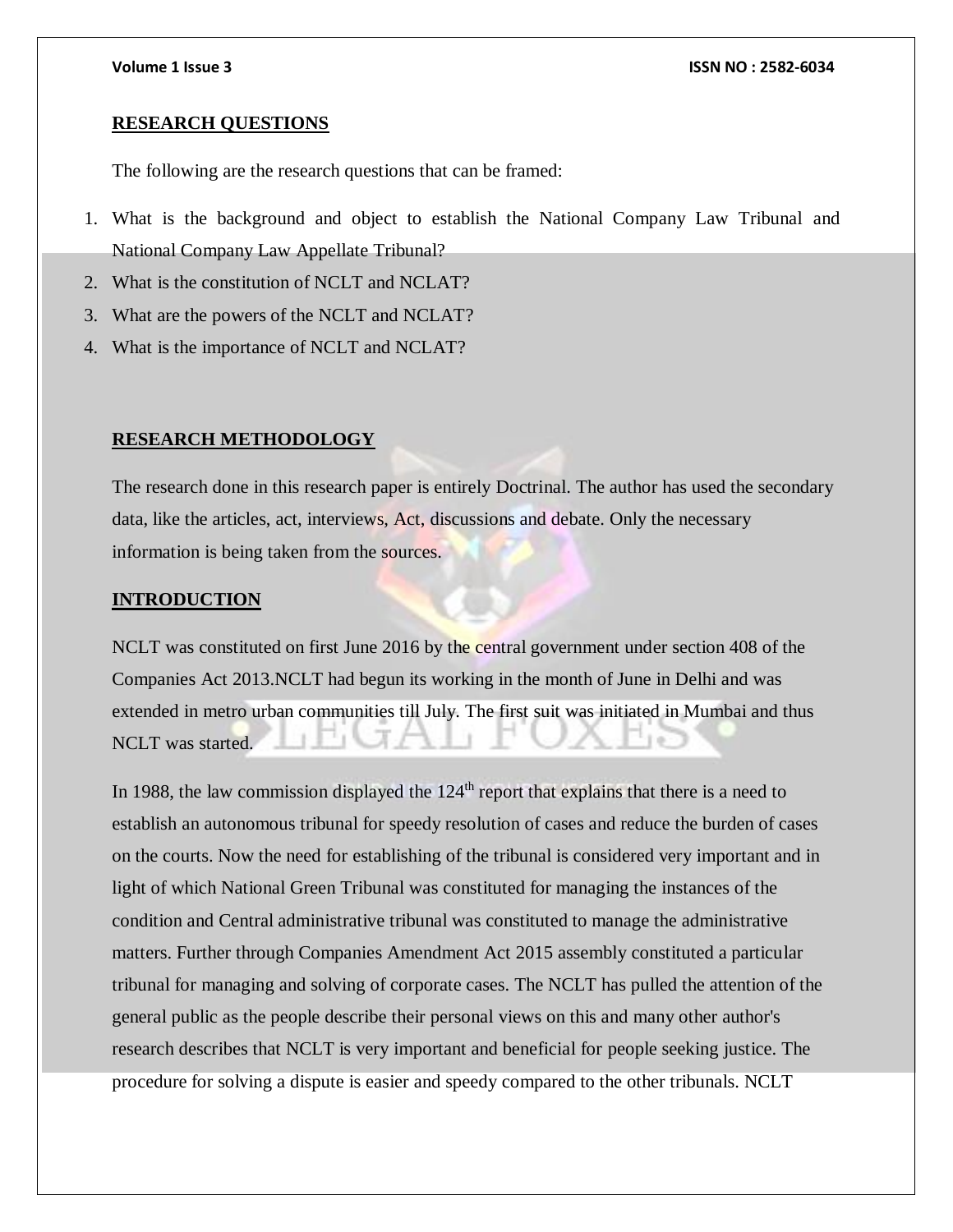resolves a dispute within a framed time especially matters related to the corporate affairs. NCLT was constituted to resolve the corporate cases quickly and maintain peace and harmony in the company and to establish a free flow of management in the company. NCLT is very important and beneficial for the partners, shareholders, the general public as they get speedy remedy in case of any dispute.

NCLT is a quasi-judicial authority which established with an object to solve corporate matters which are civil under the companies Act. The Constitutional validity of NCLT preserved by the Supreme Court and some provisions rendered as a violation of constitutional principles. NCLT works the same as other courts of the country, as it works on an unbiased basis and follows the principle of Natural Justice.

NCLT is also an adjudicating authority for the process of insolvency resolutions for companies and limited liability partnership under the Insolvency and Bankruptcy code 2016.

### **Background of NCLT**

### **ERADI Committee**

The ERADI committee was formed in 1999 by the central government for the creation of National Company Law Tribunal. It was a high-level committee established by the central government. ERADI committee recognized that there was a need of a body for quick disposal of issue relating to companies than the ERADI committee recommended for the formation of the NCLT.

### **J.J.IRANI COMMITTEE**

J.J.IRANI committee repeated and declare the need of NCLT, as it is required experts to deal with the issues refer to it. There should be a prescribed qualification for the appointment of the member and members should be properly trained to work in NCLT. The NCLT and NCLAT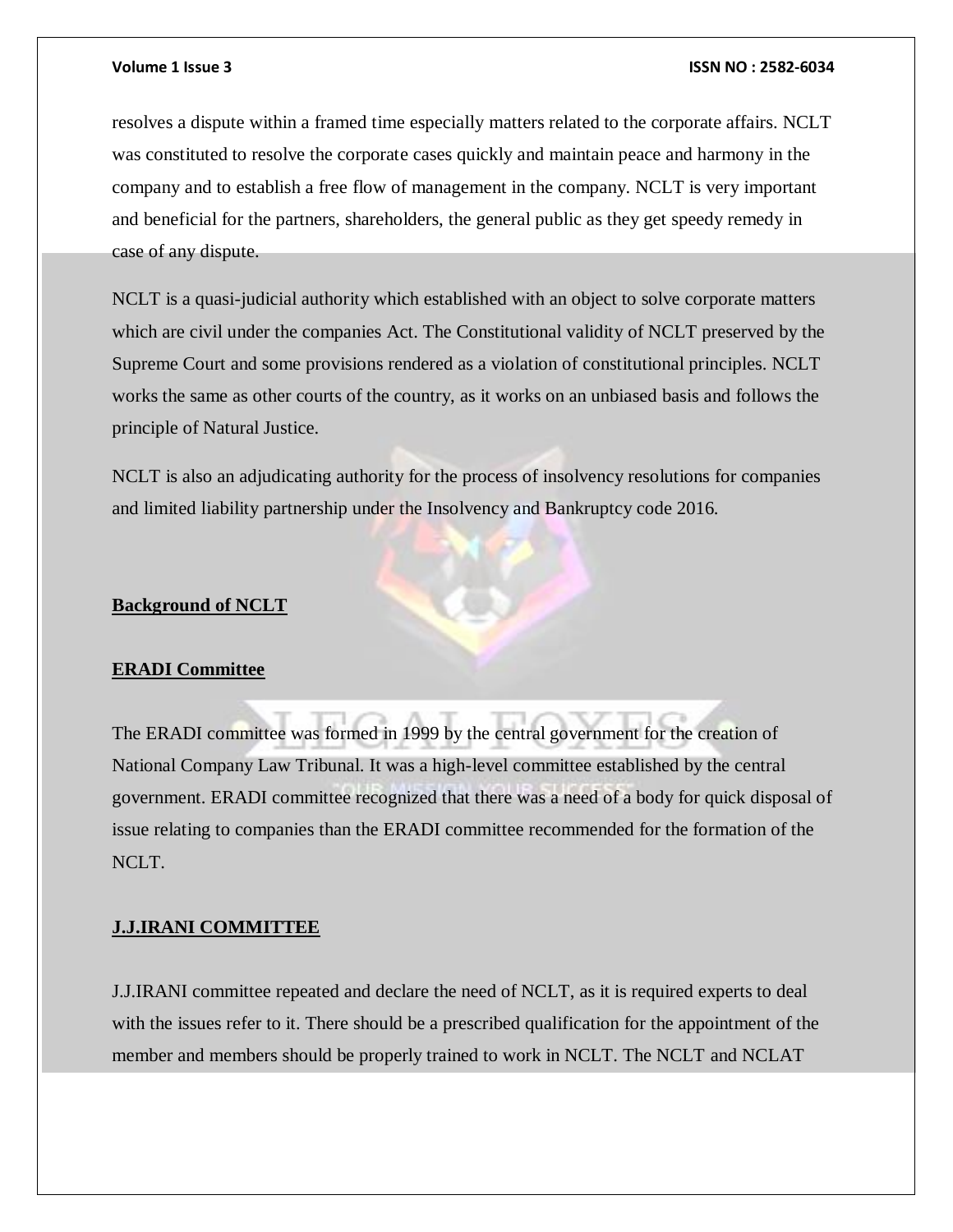were first expected to set up in Companies (Amendment) Act, 2002, but due to several problems, it could not happen.

# **Companies (Second Amendment) Act, 2002**

Based on the above recommendations, "the Companies (Second Amendment) Act, 2002" provided for the formation of a new National Company Law Tribunal and National Company Law Appellate Tribunal. They were proposed to having jurisdiction of company law board, BIFR, AAIFR, and the company courts of the high court.

On 1 June 2006, came a pleasant surprise that the National Company Law Tribunal and National Company Law Appellate Tribunal were constituted by the government finally. NCLT and NCLAT are the quasi-judicial bodies of India. NCLT and NCLAT deal in the issues relating to the companies of India. NCLT and NCLAT were constituted on 1 June 2016 under the Companies Act 2013. Section 408 and 410 of the Companies Act 2013 explains about the constitution of the aforesaid tribunals.

According to section 408 of the companies Act 2013, the central government shall, by notification, constitute, with effect from such date as may be specified therein, a Tribunal to be known as National Company Law Tribunal consisting of a president and the such number of judicial and technical members, as the central government may deem necessary to be appointed by it by notification, to exercise and discharge such powers and functions as are, or maybe, conferred on it by or under this Act or any other law for time being in force.

On 1 June 2016, the Ministry of Corporate Affair (MCA) notifies about the constitution of the National Company Law Tribunal (NCLT) and National Company Law Appellate Tribunal (NCLAT) for exercising the power imposed on them under section 408 and 410 of the Companies act 2013. Almost for 14 years, this notification was in the abeyance than on the recommendation of ERADI committee it was introduced in the Companies (second amendment) Act 2002. In recent times the Indian government emphasis to make the easier process of NCLT and take various steps to raise the importance of NCLT and NCLAT.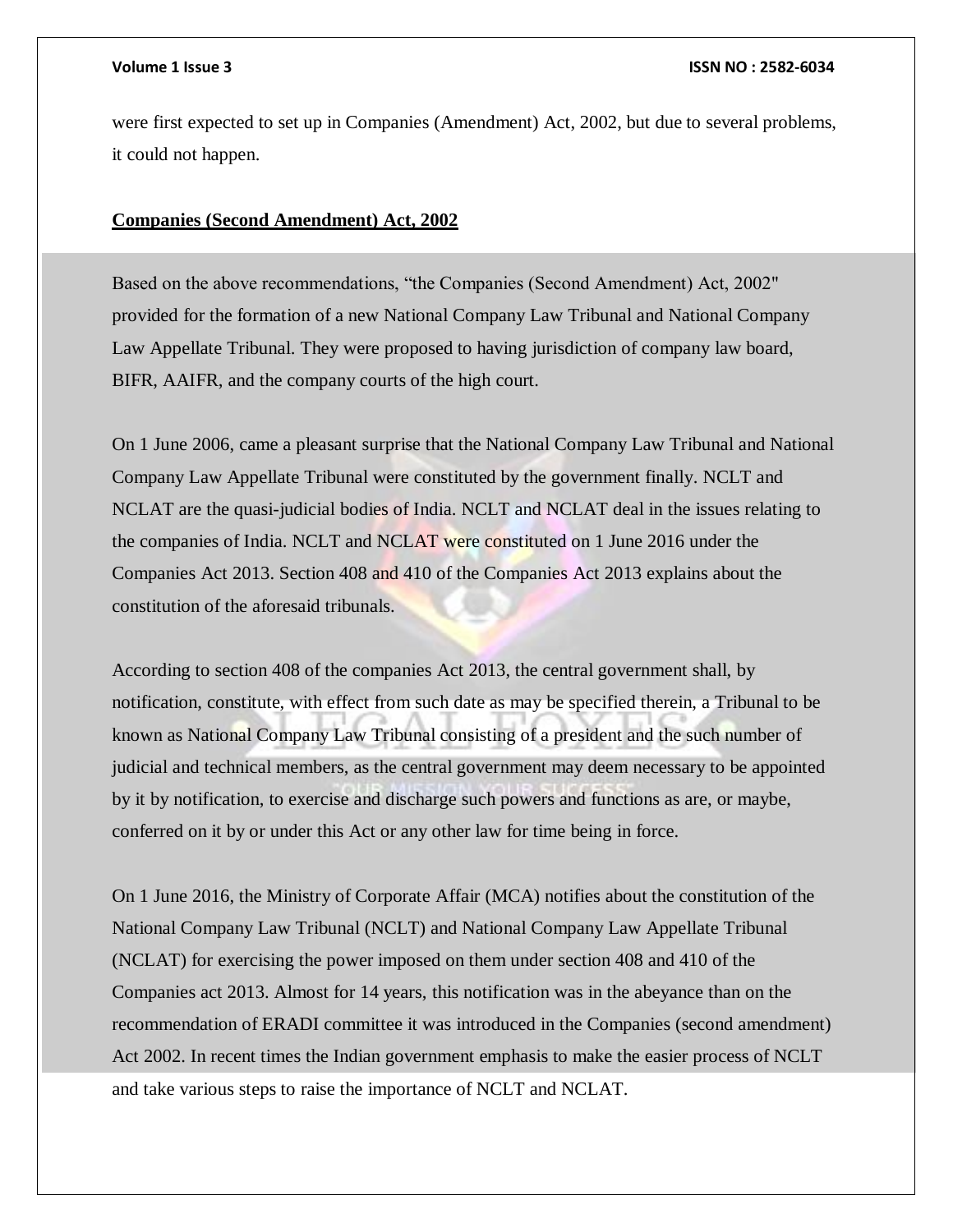Hence the existing Company Law Board (CLB) and Board of Industrial and Financial Reconstruction (BIFR) were replaced by the National Company Law Tribunal and National Company Law Appellate Tribunal. The object of setting up of NCLT and NCLAT was to bring faster resolution in the disputes related to the corporate sector and to improve the business in that.

# **The constitutional validity of NCLT:**

The Supreme Court in the case of Madras Bar association v the Union of India upheld the constitutional validity of NCLT. The Madras Bar Association challenged the constitutional validity of NCLT and NCLAT and filed a writ petition in the Supreme Court. It was argued by the petitioners that the provisions of the Act related to NCLT and NCLAT were adverse to Article 14 of the Indian Constitution.

Then the petitioner's allegations were rejected by the court. The court said that the legislature has the power to make a law which transfers any kind of jurisdiction exercised by any court related to any issue to any Tribunal. It was also said by the court that when jurisdictional power sends to the tribunal they should be treated as Judicial Tribunal. Further, the court said that all the member's that are working in tribunal should be equal in status, rank and capacity. Now the constitutional validity of National Company Law Tribunal and National Company Law Appellate Tribunal upheld by the Constitutional Bench of the Supreme Court on order dated 11 May 2010.

# **YOUR SUCCES**

The court has identified that part 1B and part 1C have some constitutional defects and the need some suitable amendments to make them more efficient and operational.

# **Constitution of NCLT and NCLAT**

NCLT and NCLAT were established under the Companies Act 2013 which came into force on September 12, 2013.

# **Qualification of official members of NCLT and NCLAT**:

**NCLT:**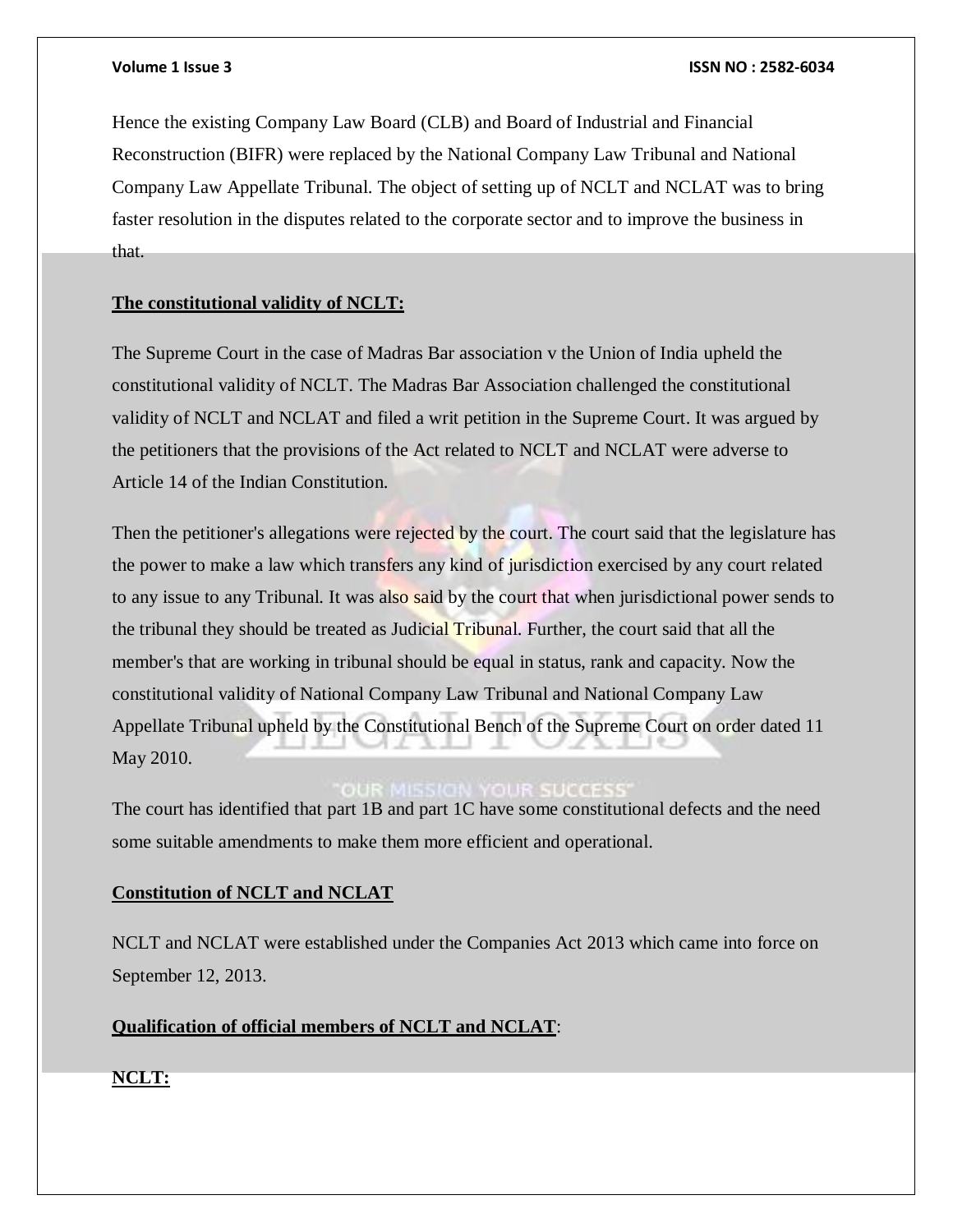- The President of the NCLT shall be a person who is or has been a Judge of a High Court for 5 years.
- An individual can be appointed as a judicial member if he—

(a)Is, or has been, a judge of a High Court (HC); or

(b)Is, or has been, a District Judge for five years; or

(c)Has, for at least 10 years as an advocate of a court.

# **NCLAT:**

National Company Law Appellate Tribunal comprised to hear appeals against the decisions of the NCLT.

- The chairperson will be an individual who is or has been a judge of the Supreme Court or the Chief Justice of a High Court.
- A Judicial member will be an individual who is or has been a Judge of a High Court or is a judicial member from the 5 years of a Tribunal.
- A Technical member will be an individual of demonstrated capacity, trustworthiness and standing to have unique information and experience, of at least 25 years, in law, industry finance, industrial reconstruction and industrial finance and industrial administration and management, matters of accountancy labour, investment, or such different controls identified with the board, direct of issues, recovery, restoration and ending up of companies.

The President of the NCLT and the judicial members and chairperson of the NCLAT will be appointed after meeting and consultation with the Chief Justice of India.

# **Powers of NCLT and NCLAT**

NCLT can look for the help of Chief Metropolitan Magistrate. It can also do De-enlistment of Companies. NCLT can also decide and declare the member's liability unlimited. NCLT can also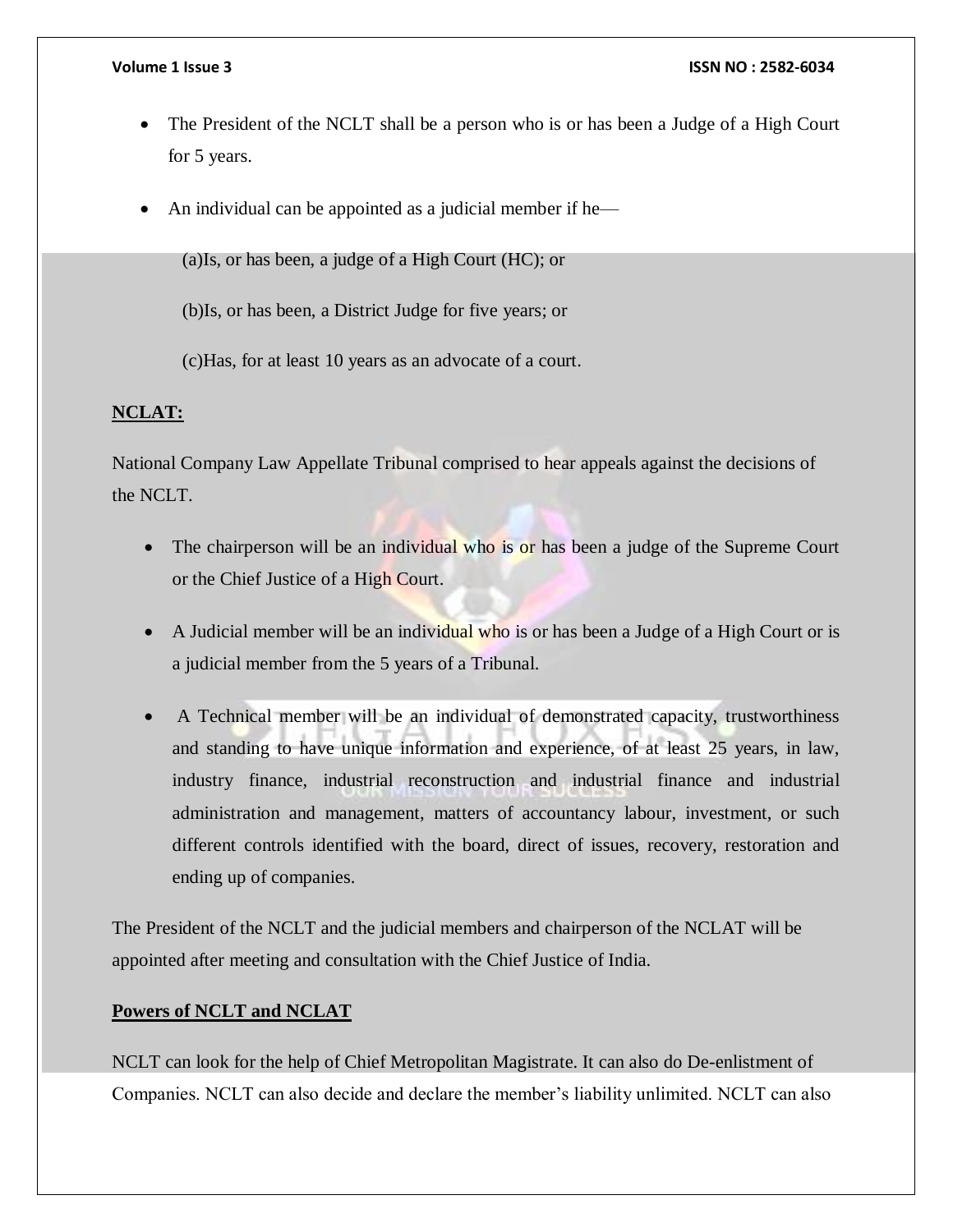perform De-enlistment of organizations in specific conditions when there is the enrolment of organizations is gotten illicitly or improperly. National Company Law Tribunal also has the power to hear the complaint of the refusal of organizations to move protections and amendment of the register of individuals. NCLT plays a very important role in protection of interest of the stakeholders and especially for the non-promoter's shareholders and depositors. NCLT has the Capacity to give remedy to the financial specialists in a huge arrangement of unlawful activities submitted by the organization the executives or different experts and counsellors who are related to the organization.

NCLT Forces to guide the organization to revive its records or permit the organization to modify its fiscal summary yet don't allow reviving of records. The organization can itself likewise move toward the Tribunal through its chief for amendment of its budget report. NCLT has the power to examine or for starting examination procedures. An examination can be led even abroad. Arrangements are given to help examination organizations and courts of different nations as for examination procedures. It can examine the responsibility of the organization. It can freeze the resources of the organization. NCLT has the Capacity to force a limitation on any protections of the organization. NCLT has the power to change the open constrained organization into the private restricted organization. It can modify the financial year of an organization enlisted in India. The NCLT has the power under the Companies Act to settle procedure. Relating to cases of persecution and fumble of an organization, ending up of organizations and every single other matter recommended under the Companies Act.

**OUR MISSION YOUR SUCCESS'** 

# **Importance of NCLT**

The NCLT is a semi-legitimate pro joined by the decency of the Companies Act, 2013 to oversee corporate inquiry of basic nature authorised by the act. NCLT has powers and procedure like an official court. NCLT works on the lines of any common Court of law in India and is obliged to reasonably choose realities of the case and pick matters in concordance with the guidelines of basic value and the advancement of such decisions, make judgments from the decisions so came to it as solicitations. The solicitations so melded can help in restoring a situation, redressing a wrong by corporate or constraining disciplines/ costs and may change or better the rights,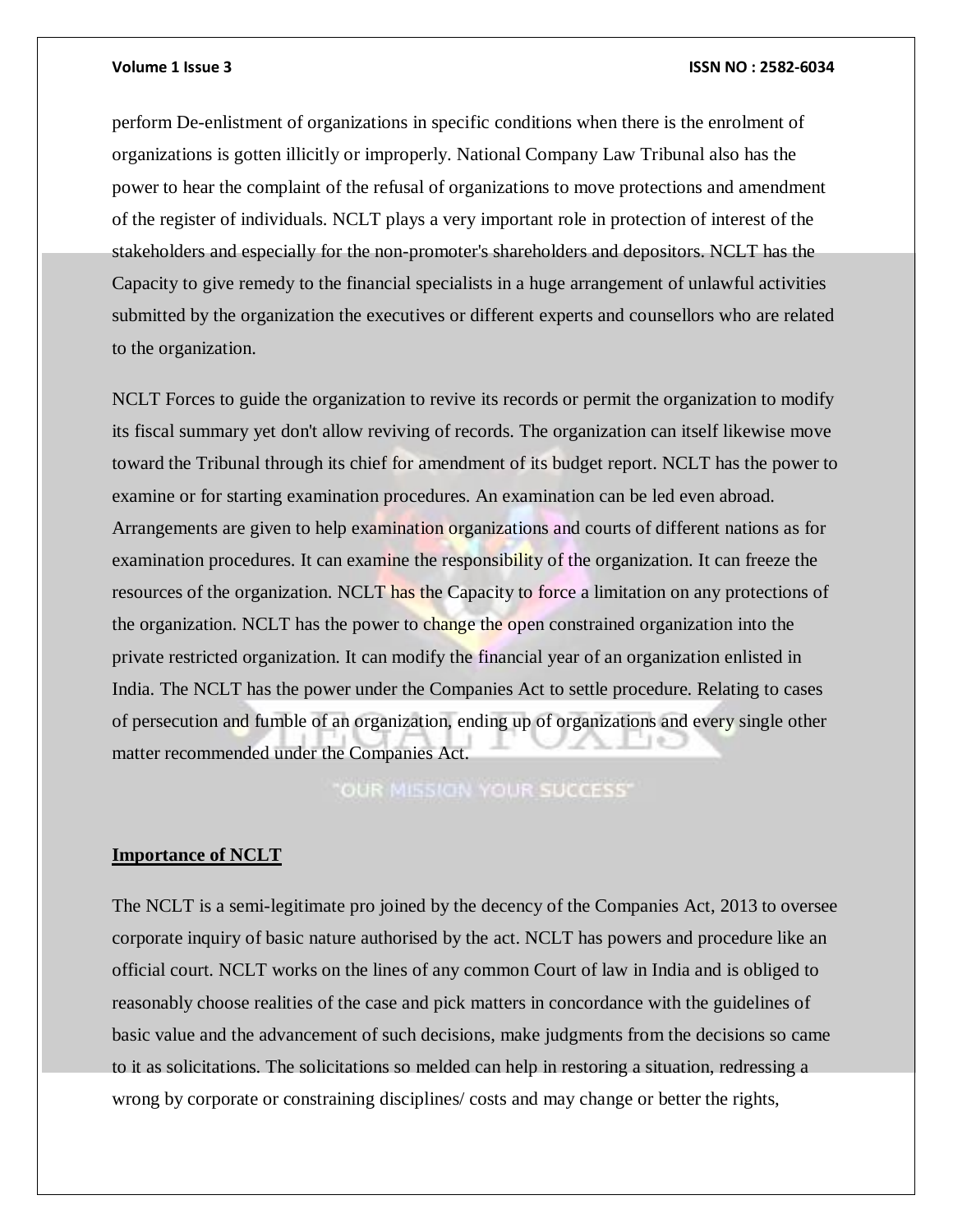commitments, duties or advantages of the get-togethers concerned. The Tribunal require not to follow with the severe standards as to procedural law and valuation for any affirmation. NCLAT is an Appellate Tribunal and a re-assessing master which deals with the interests rising out of the decisions of the NCLT. It is formed for keeping up the check and change segment and to review the bungles made by the Court expecting any. It is a transitional insightful conversation like a High Court where the interests follow solicitation or decision of the NCLT. The decisions of NCLAT are further liable to challenge in the Supreme Court of India. The NCLAT overviews the decisions and solicitations of NCLT and has been mastered to keep up.

#### **Conclusion**

The establishment of NCLT and NCLAT has been assuming a significant job in dissolving corporate sector disputes. It has been signified as recipient according to law to give some extraordinary consideration and insurance to the corporate side as the nation's monetary development relies on the development of the business. To have more advantageous corporate administration NCLT was built up.

There has been denoted an adjustment in the organization's segment because of the development and proficient capacity of NCLT and NCLAT. The arrangement of the NCLT would have assumed a significant job in the settlement of the organization contest if it works all the more effectively and directed appropriately. For quick removal of the settlement, the best possible usage must be done by the central government.

OUR MISSION YOUR SUCCESS"

# **References**

# **Legislation**

- Companies Act 2013
- Companies (Amendment) Act, 2002

# **Case Laws**

Madras Bar association v the Union of India